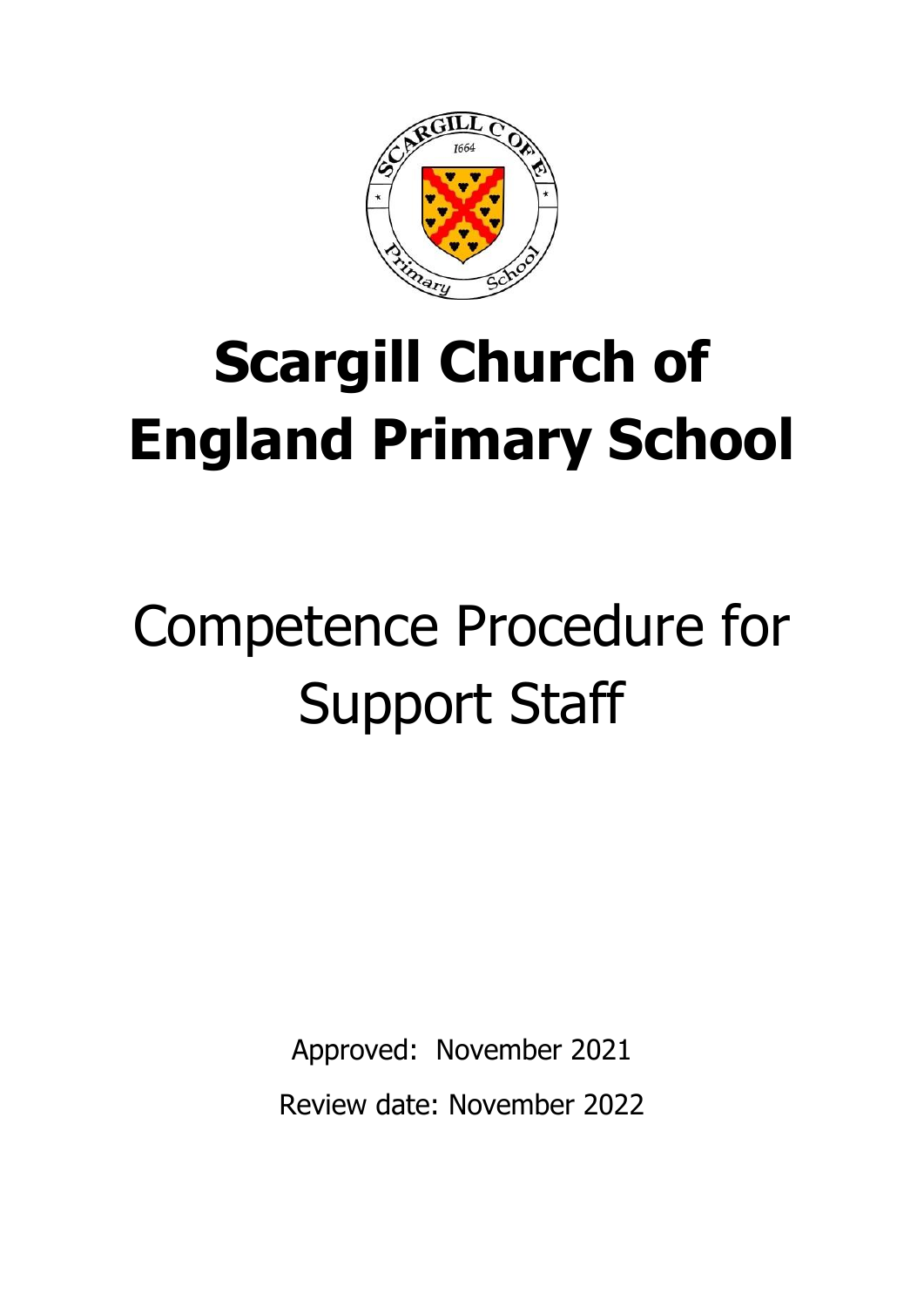### **DERBYSHIRE LA**

## **Competence Procedure for Support Staff**

## **Scargill Church of England Primary School**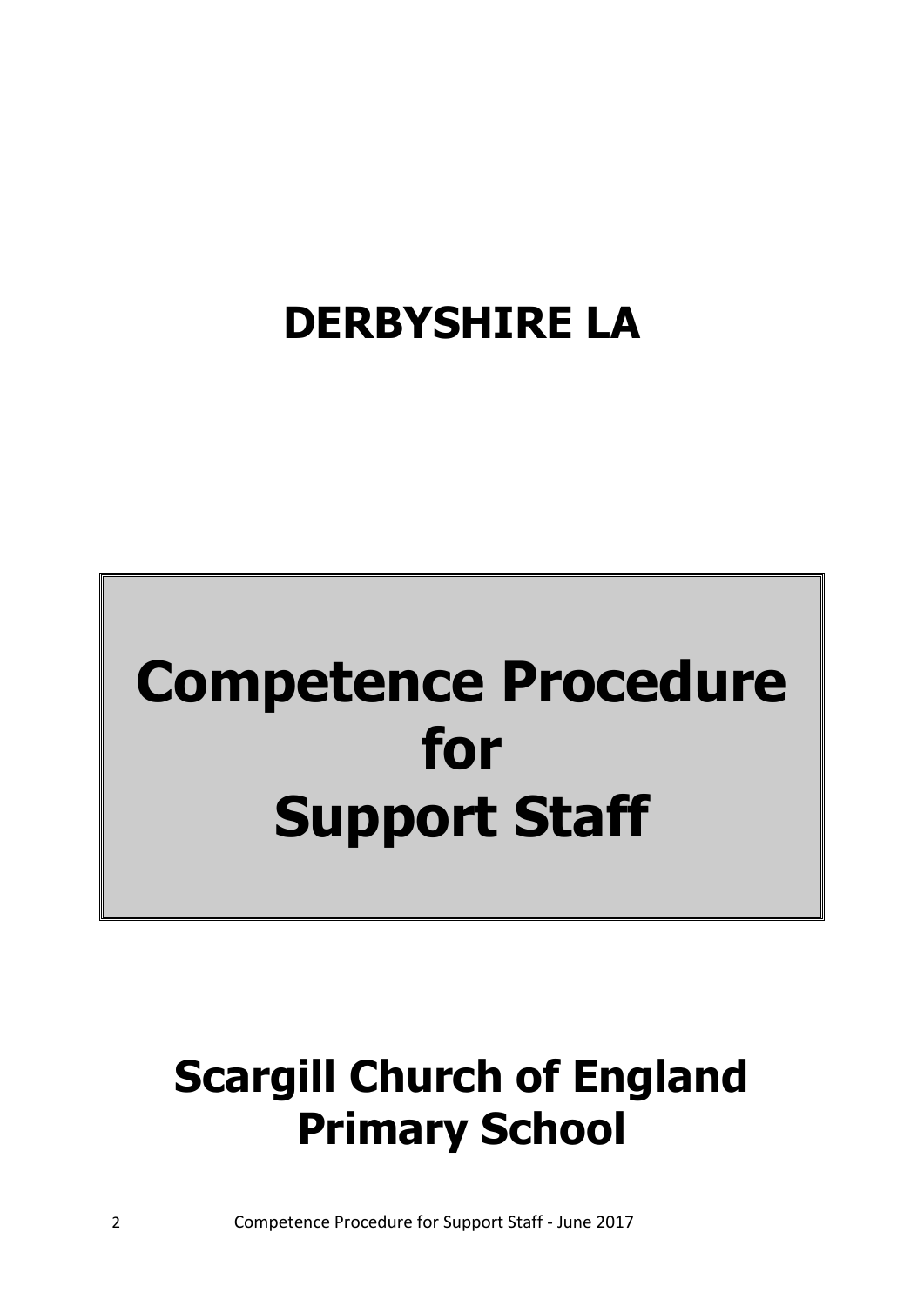(This procedure is not applicable to teachers)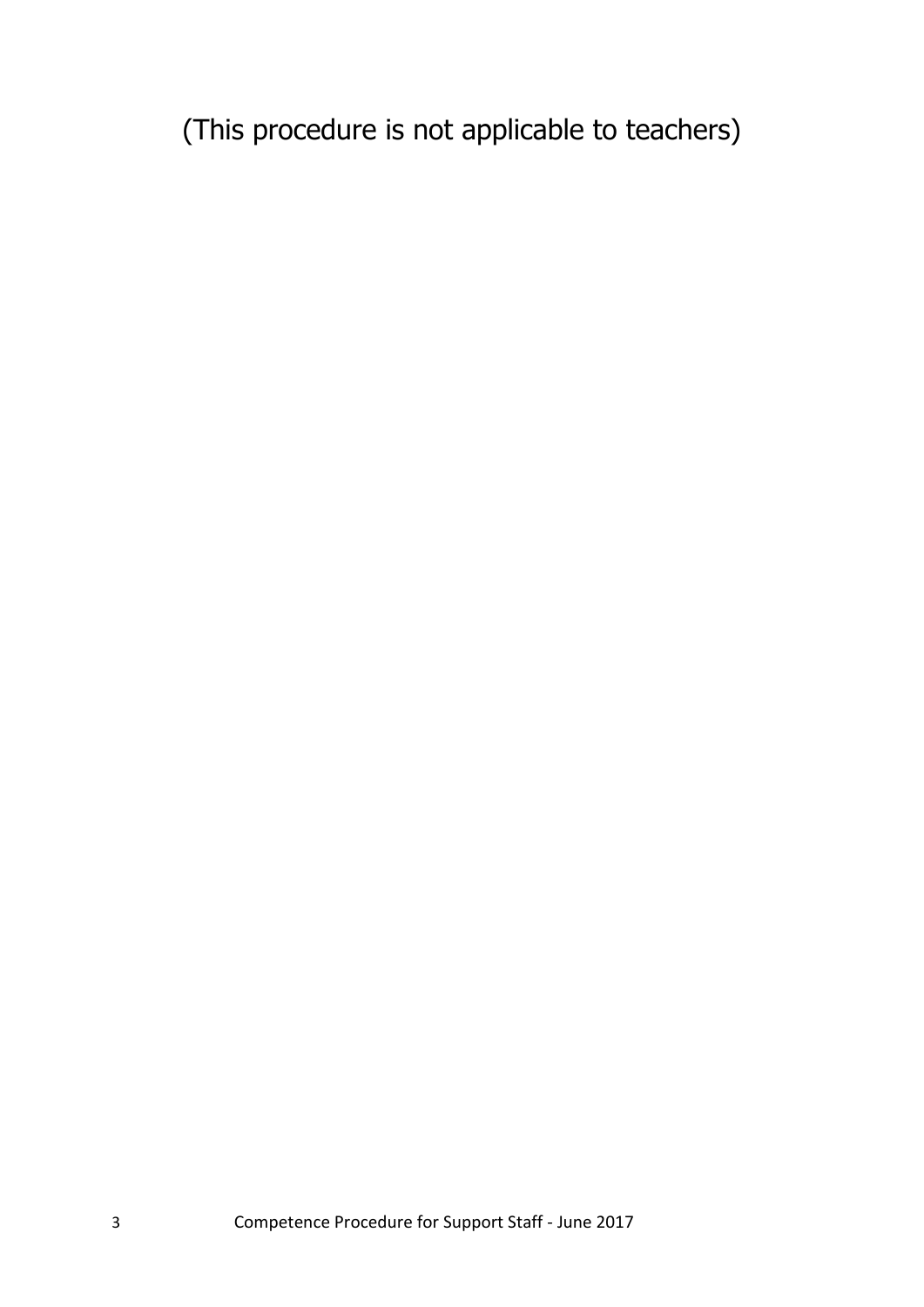### **Contents List**

|                                                                                     | Page                |
|-------------------------------------------------------------------------------------|---------------------|
| <b>Competence Procedure for Support Staff</b><br>Purpose<br>Scope<br>Key principles | 3<br>$\frac{3}{3}$  |
| Roles & Responsibilities                                                            | 4                   |
| Managing Underperformance<br><b>Capability Procedure</b>                            | 4                   |
| Stage 1: Informal Meeting                                                           | 5                   |
| Stage 2: Formal Meeting<br>Stage 3: Competence Procedure Hearing                    | 6<br>$\overline{7}$ |
| <b>Decision to Dismiss</b>                                                          | 9                   |
| <b>Dismissal</b>                                                                    | 9                   |
| Appeal<br><b>Appeal Procedure</b>                                                   | 9<br>10             |
| Appendix 1 Flowchart                                                                | 12                  |
| Appendix 2 Improvement Plan<br>Appendix 3 Advice and Guidance                       | 13<br>14            |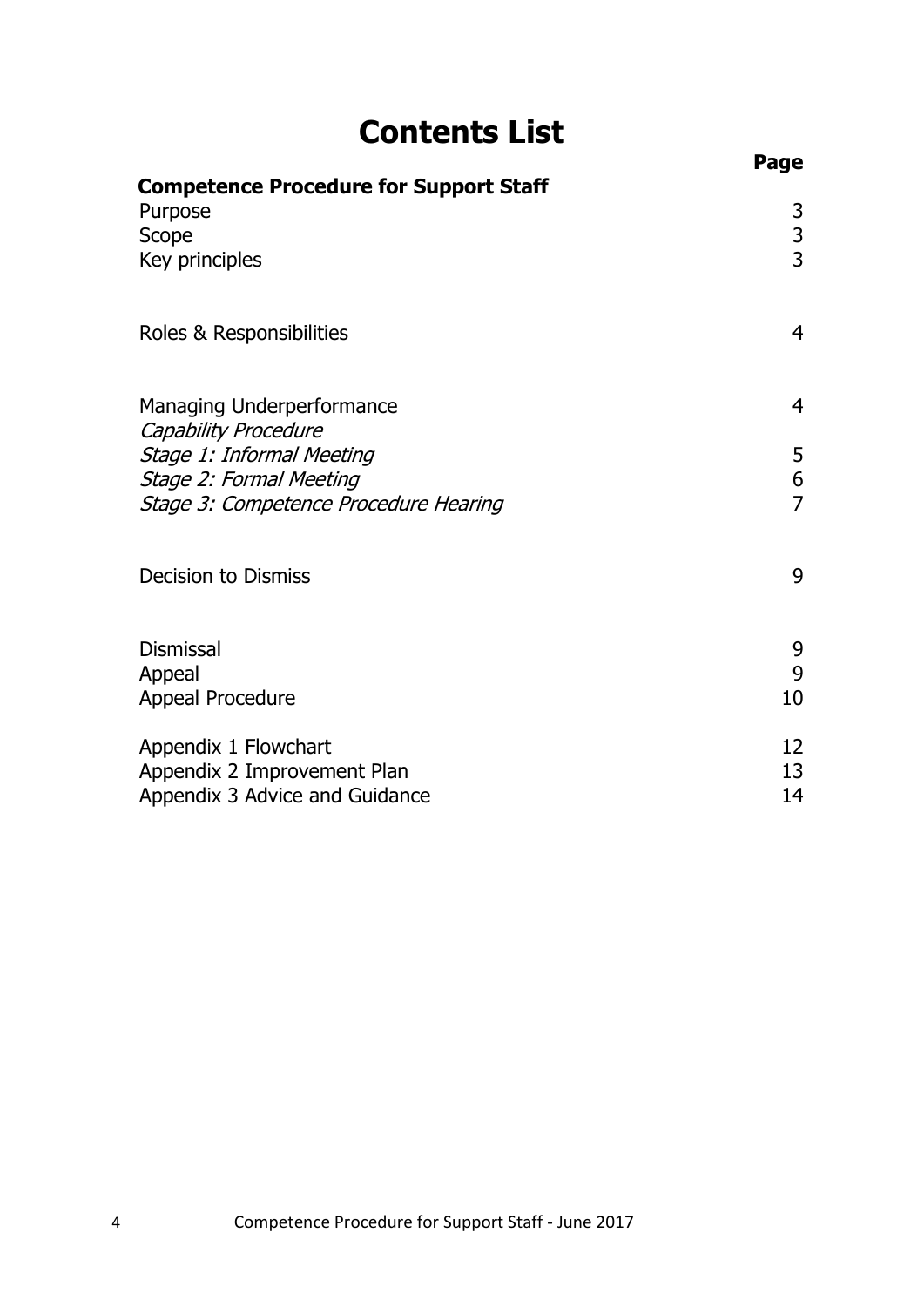### **Competence Procedure for Support Staff**

#### **1. Purpose**

This procedure sets out the approach to managing performance when it fails to meet or falls below the expected standard.

The overriding aim of performance management is to achieve continuous improvement within a supportive framework; we recognise that there will be occasions when performance does not meet the required standards. Individual performance should be monitored and reviewed through the School's ongoing review and development processes.

The procedure has been drawn up to ensure that there is an effective mechanism for addressing problems which appear to be caused by the capability of a member of staff to perform work of a satisfactory standard. Capability refers to the skills, knowledge and aptitude of an individual that can be clearly distinguished from their conduct.

Ongoing health related issues will normally be dealt with in accordance with the relevant school's policy.

This document has been drawn up in consultation with the Trade Unions and Professional Associations representing staff and school leaders.

#### **2. Scope**

This procedure applies to all employees of the school who are employed on a contract of at least a term's duration, except those employed as teachers under the School Teachers' Pay and Conditions Document (SCTPD).

#### **3. Key principles**

This procedure is in accordance with legislative requirements and ACAS guidance. It seeks to balance the rights of the individual with those of the pupils and with the needs of the school.

- The aim of the procedure is to improve performance through support, training and review
- It is accepted that work performance can vary from time to time. Poor performance of a sporadic or minor nature can normally be resolved by giving informal guidance and support to the staff member. Where work performance falls below expected standards, structured support, guidance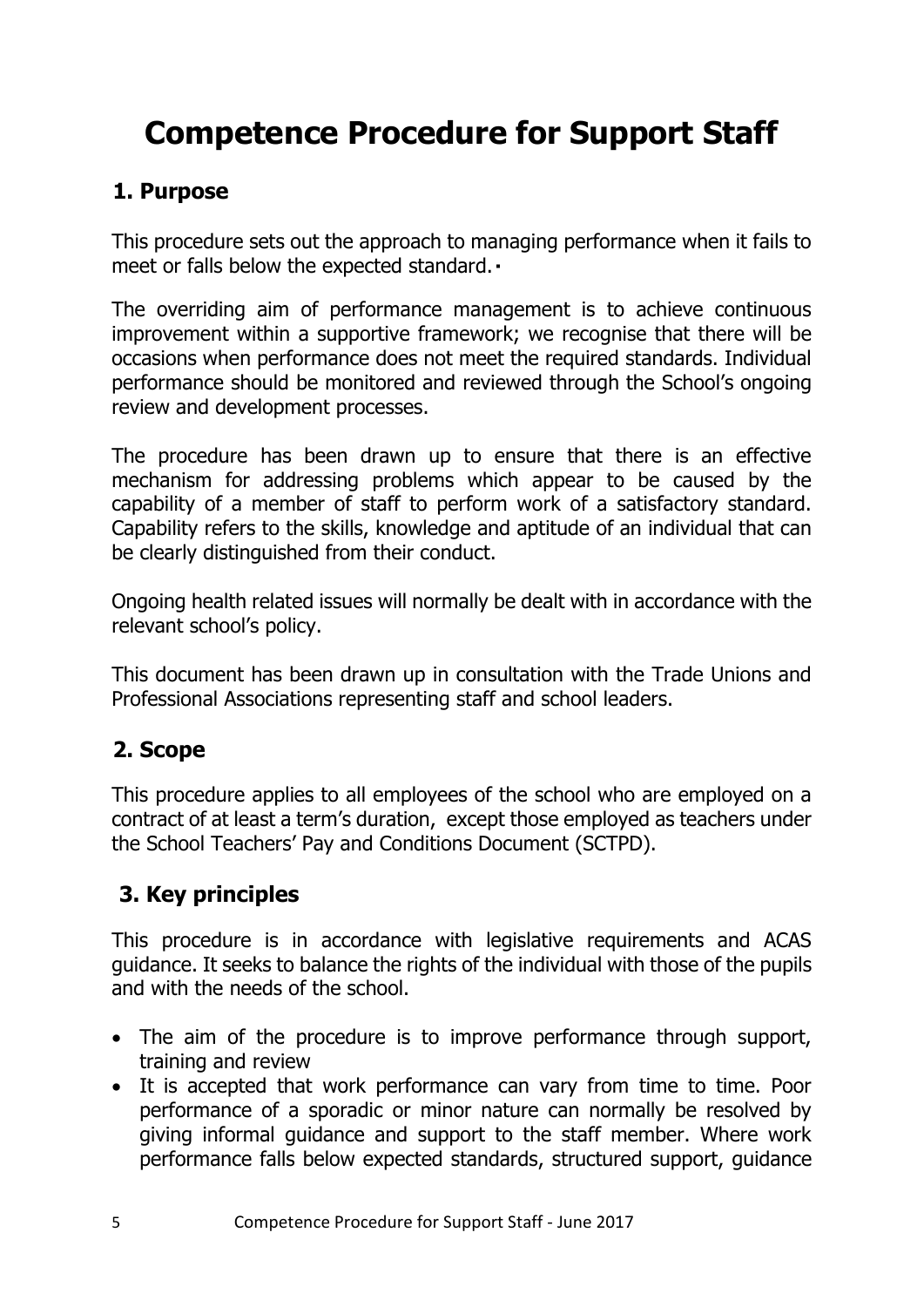and training will be provided via this procedure in order to encourage improvement and enable the individual to meet expected standards.

- The expected standard of performance should be agreed and progress reviewed on a regular basis, with reference to their current job profile and person specification.
- Where the employee can perform to the required standard but chooses not to, the disciplinary procedure is more appropriate.
- Competence issues need to be dealt with fairly and confidentially.
- The manager/senior member of staff must be able to provide detailed evidence that the individual is consistently, over a period of time, not meeting the required standards and raise this with the employee promptly
- The manager should maintain full documentation throughout the application of this procedure.
- The manager must consider whether there are any underlying problems or impacting personal circumstances, and provide support as appropriate
- Reasonable adjustments should be identified and, where appropriate, implemented for employees, where relevant, in accordance with the school's Equality & Diversity Statement and guidance on supporting disabled employees.
- The employee will be involved in the formulation of action plans designed to improve their performance. Ideally the plans should be agreed with the staff member. Sufficient time should be given for the employee to demonstrate improvement in their current job.
- The employee has a right to be accompanied at formal meetings, normally by a colleague or trade union representative.

#### **4. Roles and Responsibilities**

Line managers are responsible for managing the work performance of their employees as set out in job descriptions/job profile and the school's structure plan. Senior managers and the headteacher are advised to seek support and guidance from their HR Advisory service. Headteachers' guidance supplements this procedure.

#### **5. Managing Underperformance**

Regular meetings between managers and individual members of staff, in accordance with the school's review and development process, including induction, continuous professional development and other forms of advice, guidance and support should enable employees to develop the skills, knowledge and general capability to fulfil their role. (See Advice and Guidance) It is important that expectations of employees are clarified and feedback on performance given. Managers should review performance against any agreed objectives through regular supervision and timetabled review meetings, and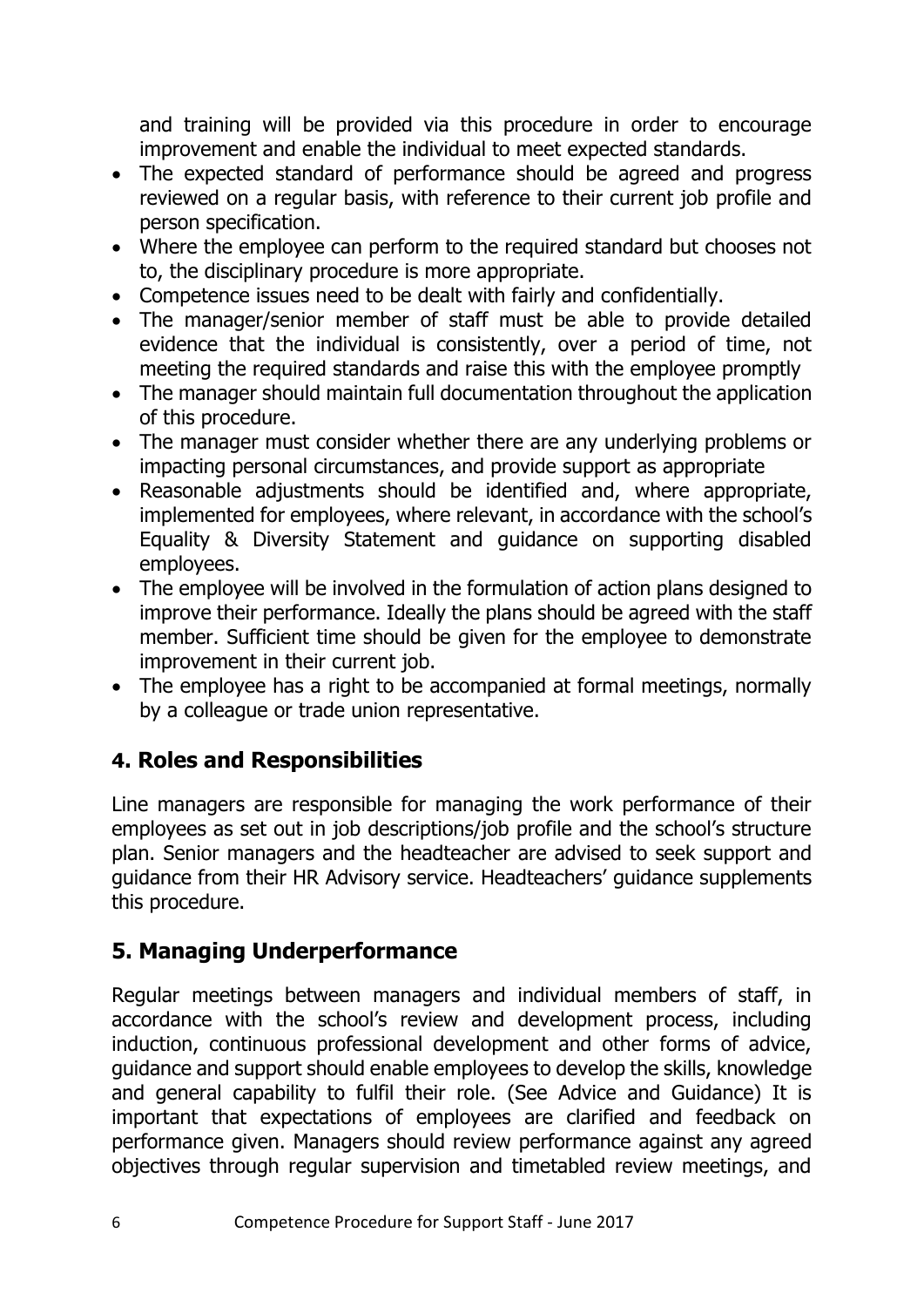any issues of under performance should be dealt at the earliest opportunity. Ideally most should be resolved as part of the ongoing review process. Evidence of how the employee is not meeting expectations should be referenced to the job description/job profile and person specification.

#### **Competence Procedure**

#### **Stage 1: Informal meeting**

If however there is no improvement, or insufficient improvement as defined and agreed in review meetings, the employee should be informed in writing that the concerns about performance are being considered now under the informal stage of the Competence Procedure. In accordance with the procedure a Stage 1 meeting is arranged. As this is an informal meeting there is no requirement for the employee to be accompanied by a representative or companion, however they may be accompanied if they wish. The meeting should be documented and include:

- details of the under- performance, including evidence to support the manager's view that required standards (standards as defined in the job specification, any adopted or adapted by the school) are not being met,
- the improvement required,
- the timescale for achieving this improvement,
- a date for review (up to a maximum of three months review),
- the support or training that will be provided to assist the employee, including when this will commence.

#### **Review period**

The period of review will usually be 6 to 12 weeks, dependent on agreed circumstances, during which time performance and the delivery of support will be monitored and regular feedback provided through meetings with the line manager. These meetings should be documented. Managers should provide support and training as appropriate during this period. At the end of the review period the manager should provide evidence of the standards of performance that have been demonstrated plus the support provided and confirm the outcome in writing, whether:

- (1) the employee has reached the expected standard and there is no longer cause for concern,
- (2) there has been some improvement but not to the required standard overall, substantiated by evidence, and the review period will be extended,
- (3) there has been no, or only minimal, improvement, then the employee should be invited to a Stage 2 meeting.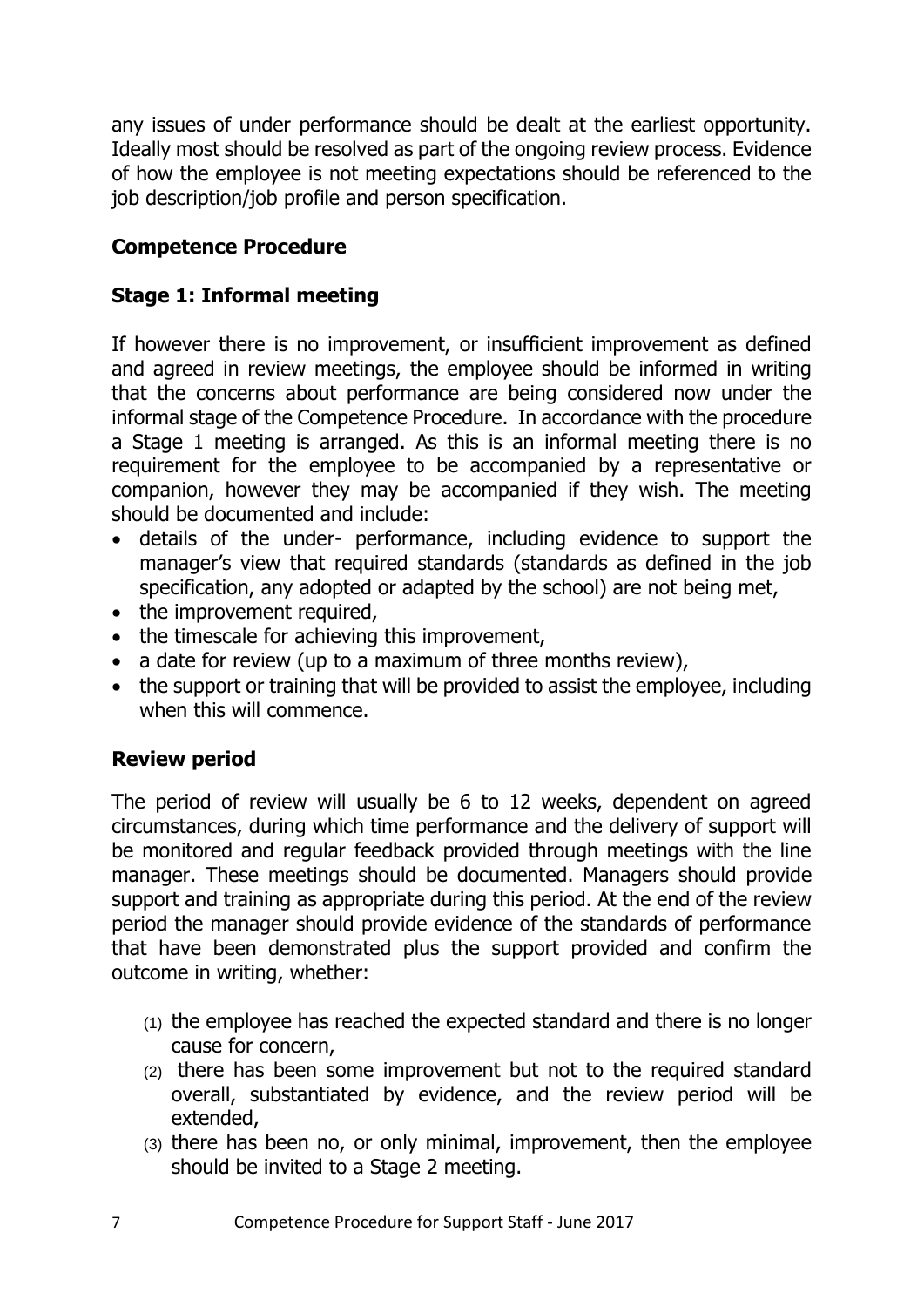In the case of (1) the employee will be informed that the routine review and development process will be re-instated. In the case of (2), Stage 1 will continue and a meeting arranged to plan the further review period.

#### **Trade Union Representative**

No action will be taken under the formal procedure in respect of a trade union representative until the circumstances of the case have been discussed with a senior representative or paid official of the trade union, with the consent of the employee. The Headteacher is advised to seek HR advice before taking any action.

#### **Stage 2: Formal meeting**

The employee should be invited with at least 5 working days' notice to attend a formal meeting to discuss the shortfall in performance with (*insert here senior* member of staff, who is not providing support). The employee will be informed of the right to be accompanied by a representative or companion. The discussion should include:

- evidence of the lack of progress during the review period, presented by the line manager,
- any extenuating circumstances that may be affecting performance.

The senior member of staff conducting the meeting will consider the information provided by the line manager and the employee's response. They may refer the process back to Stage 1 of the procedure or determine that Stage 2 will be implemented. In this case the discussion will consider:

- any reasonable adjustments, if appropriate, that may be required,
- further targets for improvement,
- further support/training that may assist, including the provision of a mentor is this is appropriate,
- what will happen during the forthcoming 6 to 12 week review period,
- a warning that failure to improve performance could lead to a Competence Procedure Hearing, where the continued employment of the employee will be considered.

The decision whether or not to apply the formal Competence Procedure and action plan should be confirmed in writing to the employee and copied to their trade union or other representative.

#### **Formal Review period**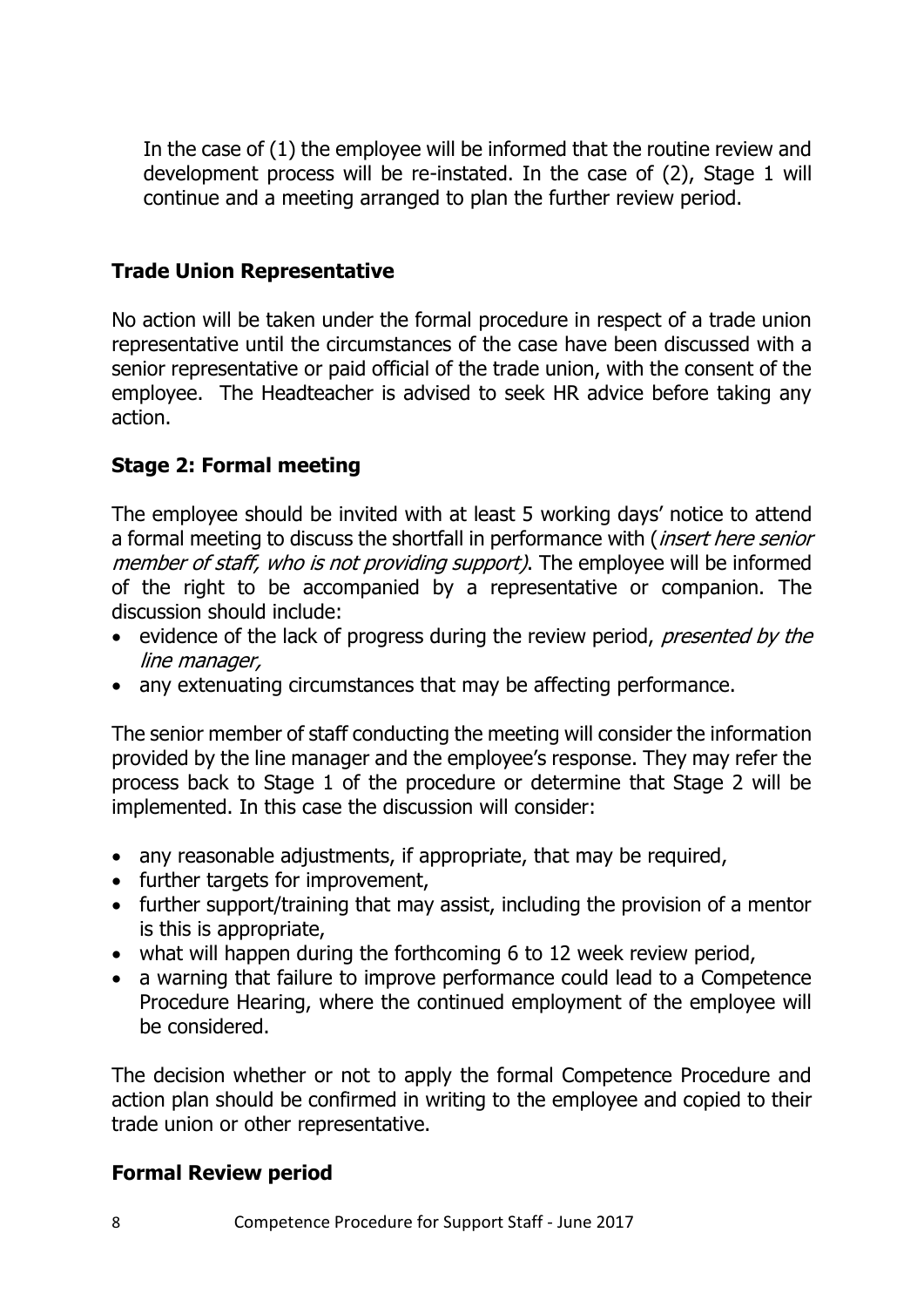The period of review will be from 6 to 12 weeks, dependent on circumstances, during which time performance and support programme should be closely monitored and regular feedback, referenced to the standards required, provided, as a minimum on a monthly basis and be documented. At the end of the review period, the senior member of staff (ideally the same person who held the entry into Stage 2 meeting) should confirm the outcome in writing. The letter will confirm whether option 1, 2 or 3 will apply.

- (1) The employee has reached the expected standard and there is no longer cause for concern.
- (2) There has been some improvement but the employee is not yet fully at the required standard and the review period will be extended by a defined period, which will be formally confirmed in writing.

In the case of (1) the employee will be referred back to the routine review and development process. In the case of (2) a meeting will be arranged within Stage 2 of the procedure to plan the extended review period. A written warning will be issued that failure to meet standards may lead to a hearing where the continued employment of the employee will be considered.

(3)If there has been no improvement, or consistent inadequate improvement, the employee should be invited to a Competence Procedure Hearing.

**(If the Headteacher has been providing the support and feedback during the review period, it is advised that arrangements are made for a meeting chaired by a governor to consider the information provided and to determine whether (1), (2) or (3) will apply.)** 

#### **Stage 3: Competence Procedure Hearing**

This should be arranged if performance has not improved to the required standard overall and stages 1 and 2 have been followed. The employee should be asked in writing to attend a formal hearing, and five working days' notice should be given. The letter should explain that dismissal is a potential outcome and provide or refer to the evidence that will be considered during the hearing.

The Hearing will be conducted by the headteacher if they have the delegated authority to dismiss and have not been involved in the procedure so far (or,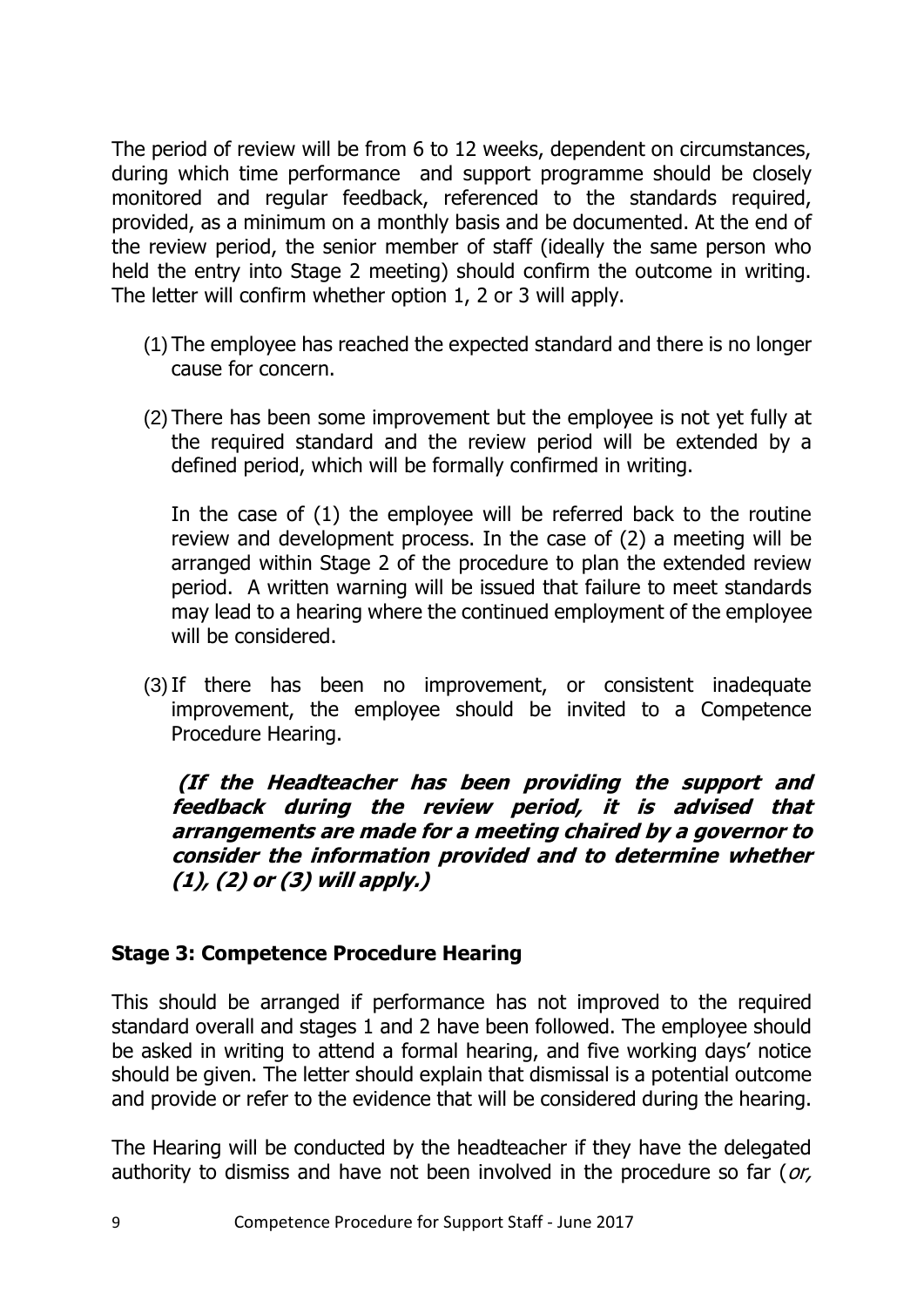otherwise, heard by a committee of governors.) In maintained schools the Local Authority has a right to be represented at a hearing where the dismissal of an employee is to be considered. The school should seek the advice of their HR Service. The decision of the Headteacher/ Committee will be notified at the hearing. Outcomes may include:

- Dismissal with notice;
- Redeployment to another role at the same level that better meets the skills and experience of the employee, where this is possible within the school structure and a vacancy is available/can be created;
- Redeployment into a job which incurs a reduction in grade, where this is possible within the school structure and a vacancy is available/can be created. This may not attract pay protection, if the Governing Board decide to award pay protection this will be for a maximum of 2 years;
- Final written warning with a further review period ;
- The judgement that no sanction appropriate.

A letter confirming the outcome of the hearing will be sent to the employee within 5 working days and copied to the employee's representative.

Hearing Procedure

- The Headteacher/ Senior leader who made the decision to refer the employee to a Hearing will present the case and call the line manager who conducted the procedure as a witness. If a governor chaired a meeting to determine that the employee would be referred to a hearing they will attend as a witness. Other witnesses may be called if appropriate
- The employee/representative will have the opportunity to ask questions.
- The Headteacher/Governors' committee will have the opportunity to ask questions. (Any witness to then withdraw)
- The employee/representative will present their response to the performance concerns and any other relevant information. They may call witnesses, if appropriate
- The Presenting Officer will have the opportunity to ask questions
- The Governors' committee will have the opportunity to ask questions. (Any witness to then withdraw)
- The Presenting Officer and the employee (or representative) will each have the opportunity to sum up
- The Presenting Officer, the employee and their representative, will all withdraw. The Governors' committee/ Headteacher will consider the case and reach a decision. The governors/Headteacher may be advised by their HR Advisor and, where the LA is also the employer of the individual, an LA representative will provide advice and guidance.

#### **Decision to Dismiss**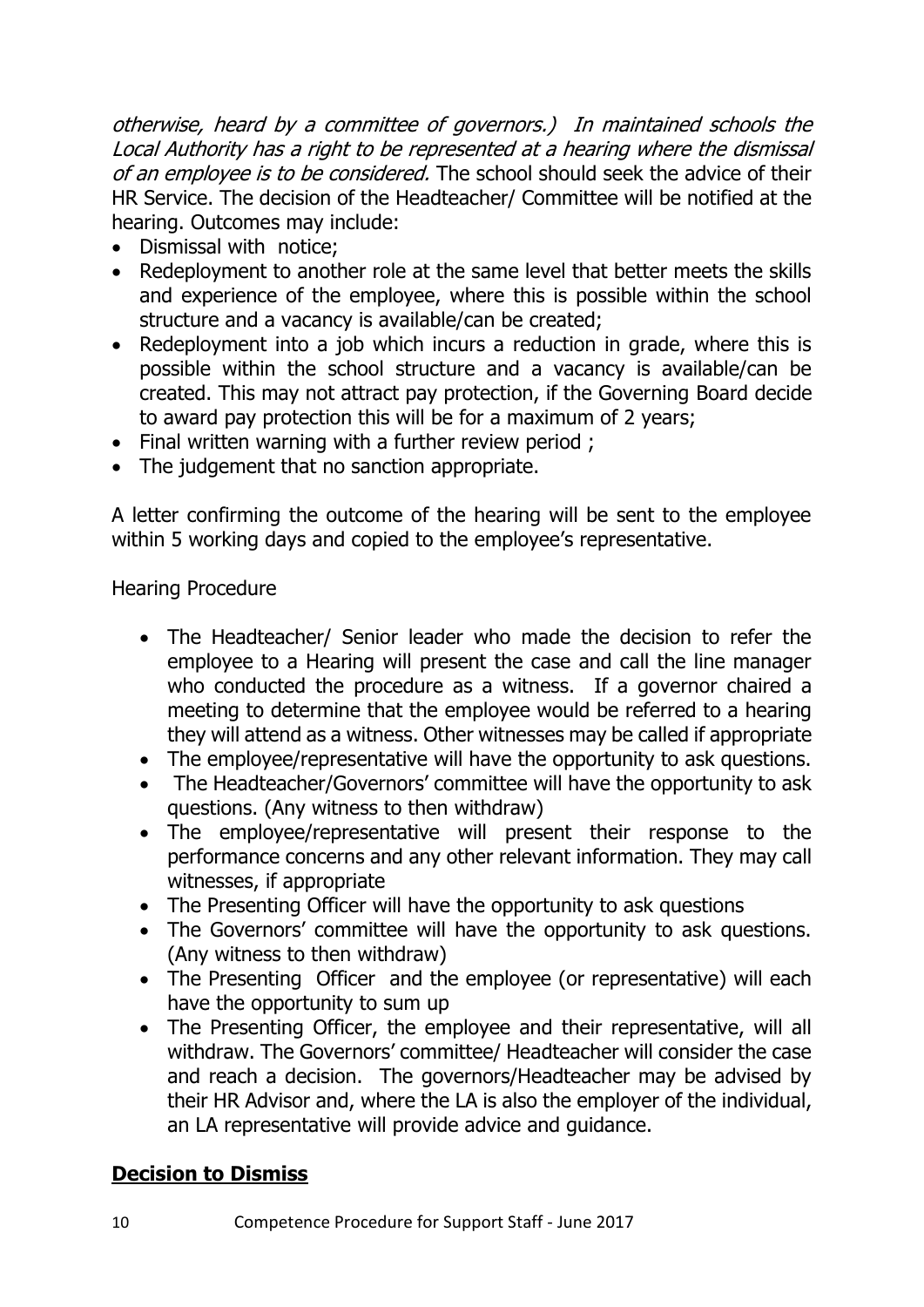In case there is a decision to dismiss the school needs to select the appropriate statement from the list below for their school.

[please select either a), b), c) or d below and delete the remainder.] Options a) and b) are only available to Foundation Schools, Voluntary Aided Schools and Foundation Special Schools. Academies should enter an appropriate statement to reflect their situation).

- a) Either: The power to dismiss staff in this school rests with the Governing Board.
- b) Or: The power to dismiss staff in this school has been delegated to the head teacher/to one or more Governors/to one or more Governors acting with the head teacher (delete as appropriate).

Options c) and d) are available to Maintained Schools

- $c$ ) Either: The power to decide that members of staff should no longer work at this school rests with the Governing Board.
- $d$ ) Or: The power to decide that members of staff should no longer work at this school has been delegated to the head teacher/to one or more Governors/to one or more Governors acting with the head teacher. (delete as appropriate).

#### **Dismissal**

[please select a) or b) below and delete the alternative]

- a) Either: Once the decision to dismiss has been taken, the Governing Board (or insert details of person or people to whom the power to dismiss has been delegated) will dismiss the member of staff with notice, (Voluntary Aided, Foundation and Foundation Special schools only)
- b) Or: Once the Governing Board (or insert details of person or people to whom the power has been delegated) has decided that the member of staff should no longer work at the school, it will notify the Local Authority of its decision and the reasons for it.Where members of staff work solely at this school, the Local Authority must dismiss them within fourteen days of the date of the notification. Where they work in more than one school, the local authority must require them to cease to work at this school (Community, Voluntary Controlled, Community Special and Maintained Nursery Schools only)

#### **Appeal**

The employee has a right of appeal:

An appeal is to a committee of three Governors, (where the headteacher took the original decision) or to a different committee of at least three governors set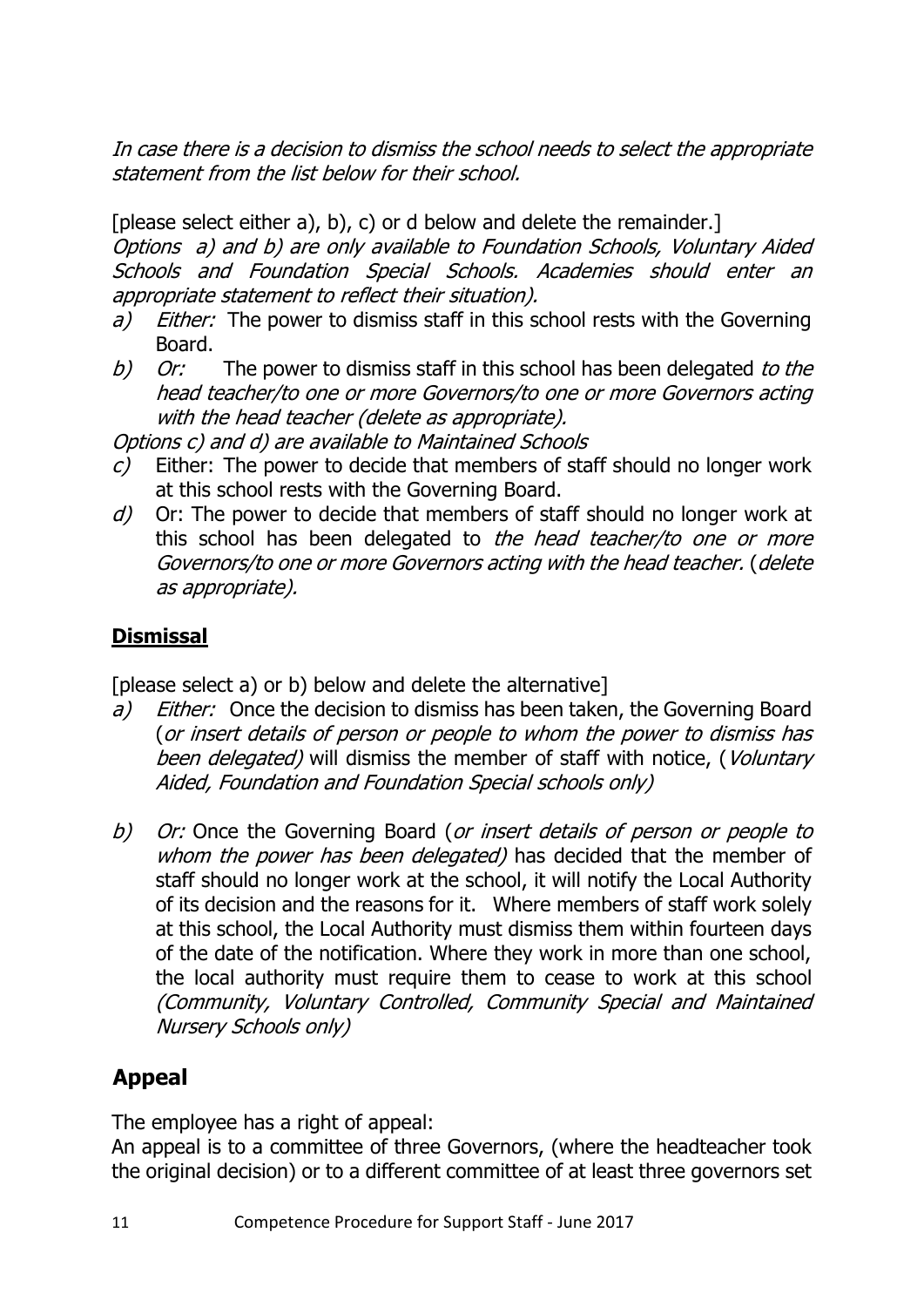up by the Governing Board, (where a committee of governors took the original decision). The appeal must be registered with the Chair of Governors *(the* employee should be informed where to submit an appeal to ensure that it reaches the Chair in a timely manner) within 5 working days of receipt of the written notification of the hearing decision.

The employee will receive a reply to the appeal letter within 5 working days, acknowledging the registering of the appeal which will take place as soon as practicable. There will be a minimum of 10 working days' notice of the appeal date.

Any statements of case or evidence on which either management or the employee wishes to rely, will be provided to the Appeal Panel and other party at least 5 working days prior to the hearing.

If the appeal relates to a dismissal where the Local Authority is the employer, the Strategic Director for Children's Services Department or his/her representative shall be entitled to attend the meeting for the purpose of offering advice to the Governing Board.

The employee has a right to be accompanied at the appeal. The employee will be informed of the outcome of the appeal in writing within 5 working days. That outcome is the final stage within the School's procedures.

#### **Appeal Procedure**

**Normally the Headteacher/Chair of the 1 st Committee will present their case first following the pattern below. Only if the employee's grounds of appeal are restricted to certain aspects of the case, or are procedural, will the employee be asked to present their appeal first and the Headteacher/Chair of 1 st committee to present their response second.**

- The Headteacher, (accompanied by the Chair of the  $1<sup>st</sup>$  committee, where appropriate) will present the case for dismissal. The Chair of the  $1<sup>st</sup>$  subcommittee/Headteacher will explain the reasons for the (committee's) decision. Witnesses may be called, if appropriate
- The employee/representative may ask questions of the Headteacher, (Chair of 1st committee) or any witnesses called.
- The Appeal committee may ask questions of the Headteacher, (Chair of the  $1<sup>st</sup>$  committee) or any witnesses called. (Witnesses will then leave)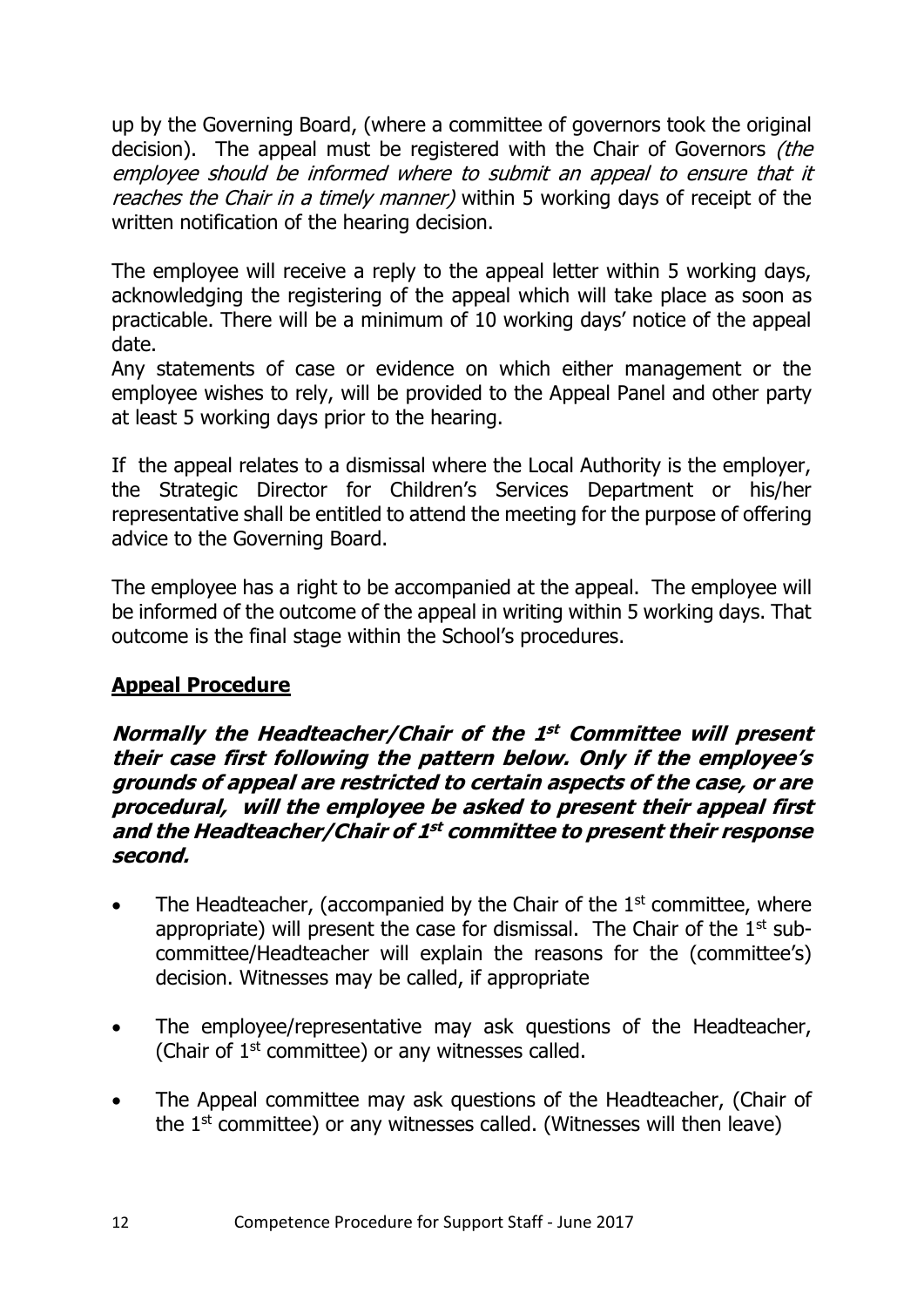- The employee/representative will present their case and may call witnesses
- The Headteacher/Chair may ask questions of the employee and any witnesses called
- The Appeal committee may ask questions of the employee and any witnesses called. (Witnesses will then leave)
- The Headteacher (Chair of  $1<sup>st</sup>$  committee) may sum up
- The employee/representative will have the opportunity to sum up.

The Headteacher/Chair of  $1<sup>st</sup>$  committee, employee and representative will all withdraw. The Appeal committee will reach a decision and will be advised by the Local Authority representative.

The employee will be recalled and informed of the outcome of the appeal hearing in person where possible. The outcome will be confirmed to the employee in writing within 5 working days.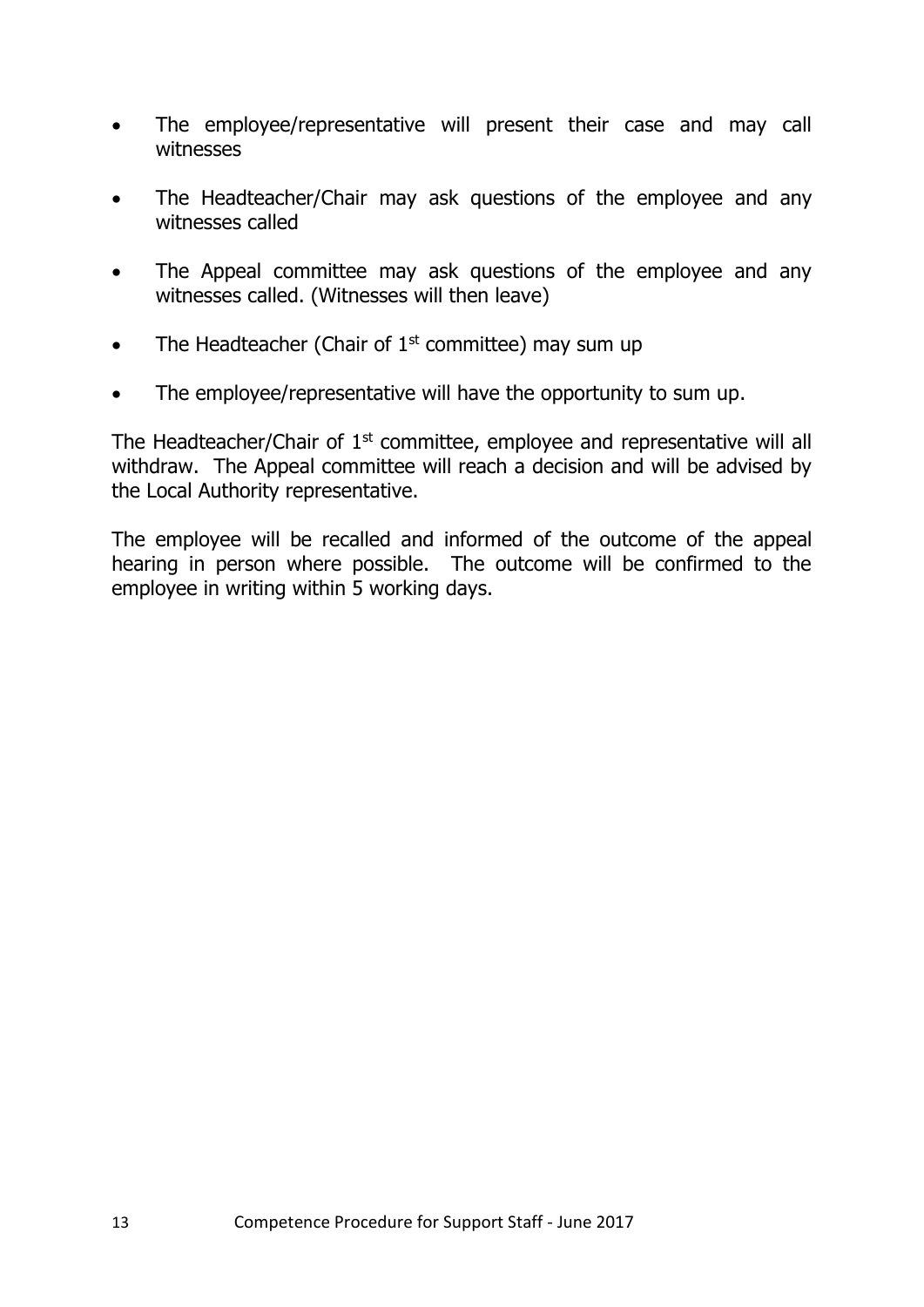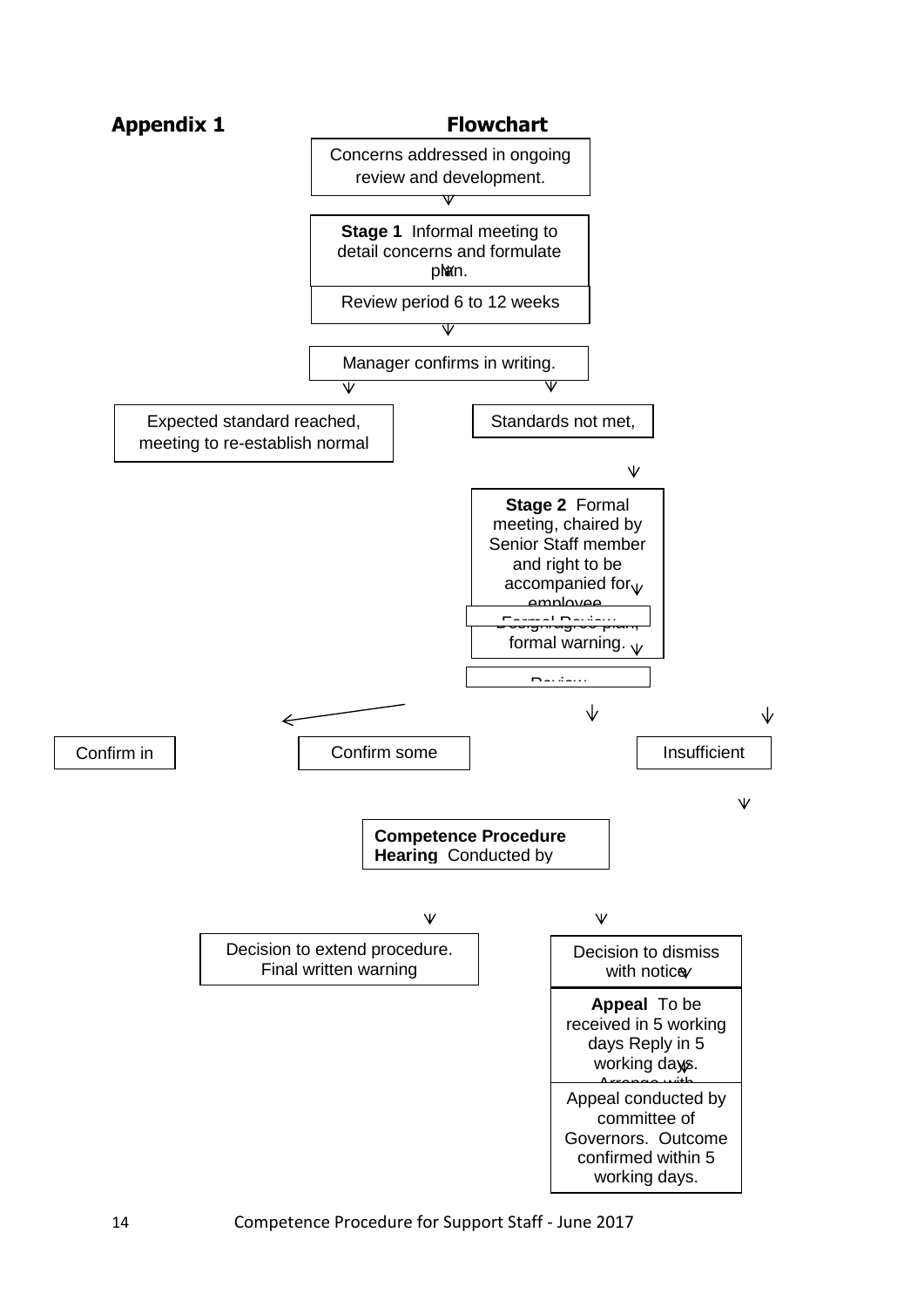#### **Appendix 2 Improvement Plan**

 $\frac{1}{2}$  ,  $\frac{1}{2}$  ,  $\frac{1}{2}$  ,  $\frac{1}{2}$  ,  $\frac{1}{2}$  ,  $\frac{1}{2}$  ,  $\frac{1}{2}$  ,  $\frac{1}{2}$  ,  $\frac{1}{2}$  ,  $\frac{1}{2}$  ,  $\frac{1}{2}$  ,  $\frac{1}{2}$  ,  $\frac{1}{2}$  ,  $\frac{1}{2}$  ,  $\frac{1}{2}$  ,  $\frac{1}{2}$  ,  $\frac{1}{2}$  ,  $\frac{1}{2}$  ,  $\frac{1$ 

**Name** \_\_\_\_\_\_\_\_\_\_\_\_\_\_\_\_\_\_\_\_\_\_\_\_\_\_\_\_\_\_\_\_\_\_\_\_\_\_\_\_\_\_ **Review Date** 

| <b>Targets</b> | <b>Success Criteria</b> | <b>Training/Support</b> | <b>Timescale</b> | <b>Person Responsible</b> |
|----------------|-------------------------|-------------------------|------------------|---------------------------|
| 1.             |                         |                         |                  |                           |
|                |                         |                         |                  |                           |
|                |                         |                         |                  |                           |
|                |                         |                         |                  |                           |
| 2.             |                         |                         |                  |                           |
|                |                         |                         |                  |                           |
|                |                         |                         |                  |                           |
|                |                         |                         |                  |                           |
| 3.             |                         |                         |                  |                           |
|                |                         |                         |                  |                           |
|                |                         |                         |                  |                           |
| 4.             |                         |                         |                  |                           |
|                |                         |                         |                  |                           |
|                |                         |                         |                  |                           |
|                |                         |                         |                  |                           |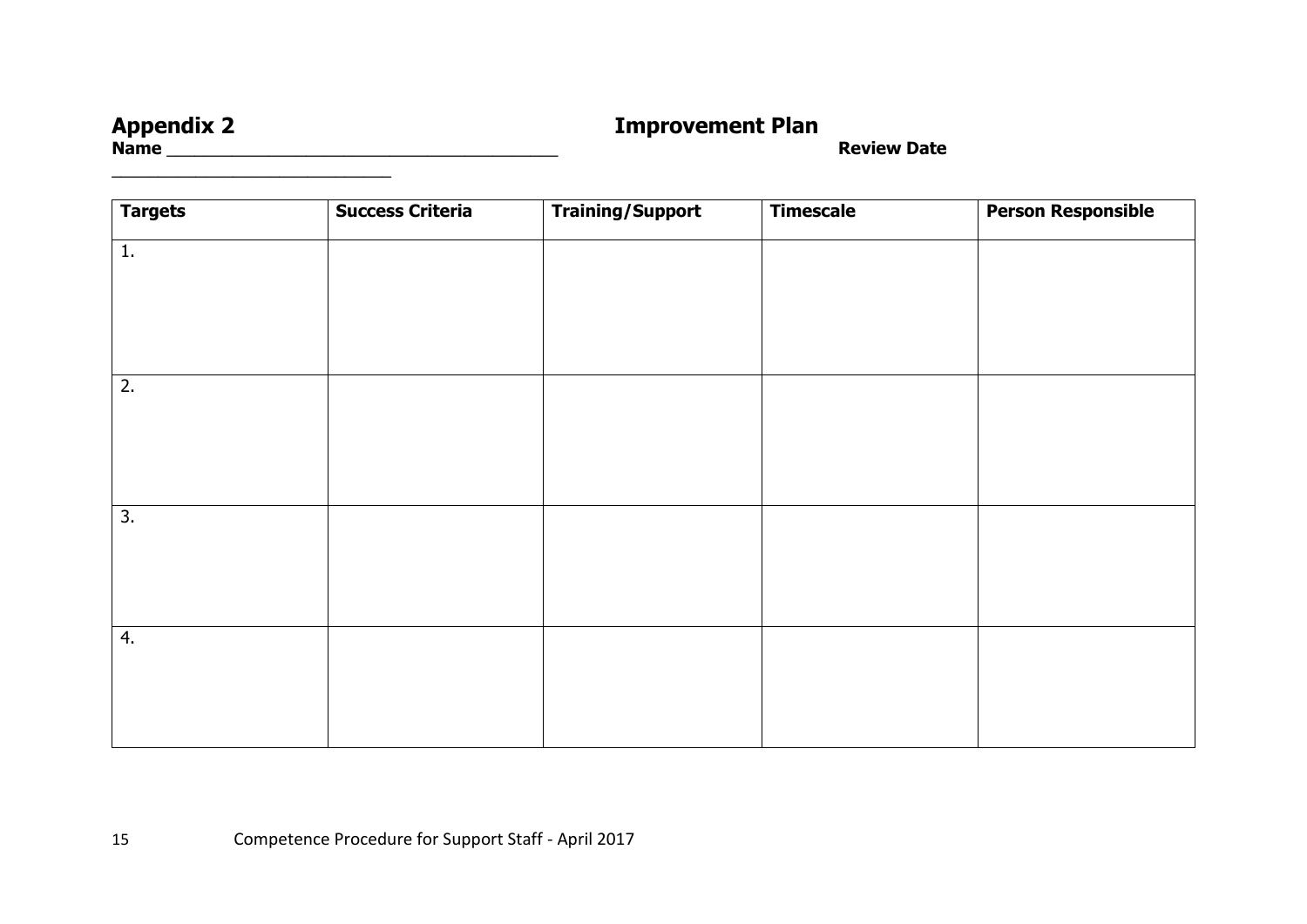#### **Appendix 3**

#### **Competence Procedure for Support Staff Advice and Guidance for Headteachers and Governors**

#### **Introduction**

The potential for issues of under-performance to develop are minimised if the following are in place:-

- A robust and regular employee review and development process has been adopted and consistently implemented.
- The above process is monitored and evaluated by the Headteacher and Governing Board.
- The required standards and expectations for the fulfilment of the role are clearly communicated to employees.
- Continuing development for all staff is clearly linked to the key requirements of an employee's role, any targets for development and the school's priorities.
- Regular leadership development is undertaken to ensure senior staff can offer clarity of expectations and support to their teams.
- A range of methods of evaluating the effectiveness of the school are in place to inform any challenge that required standards are not being met.
- Effective measures inform the identification of areas for development and this regularly prompts appropriate action.
- The culture of the school supports and values all members of the school community and facilitates them in contributing to their full potential.

#### Preamble

1. Underperformance or lack of competence may affect staff at all levels any time in their careers and such staff are entitled to sympathetic consideration and active support from colleagues in the school.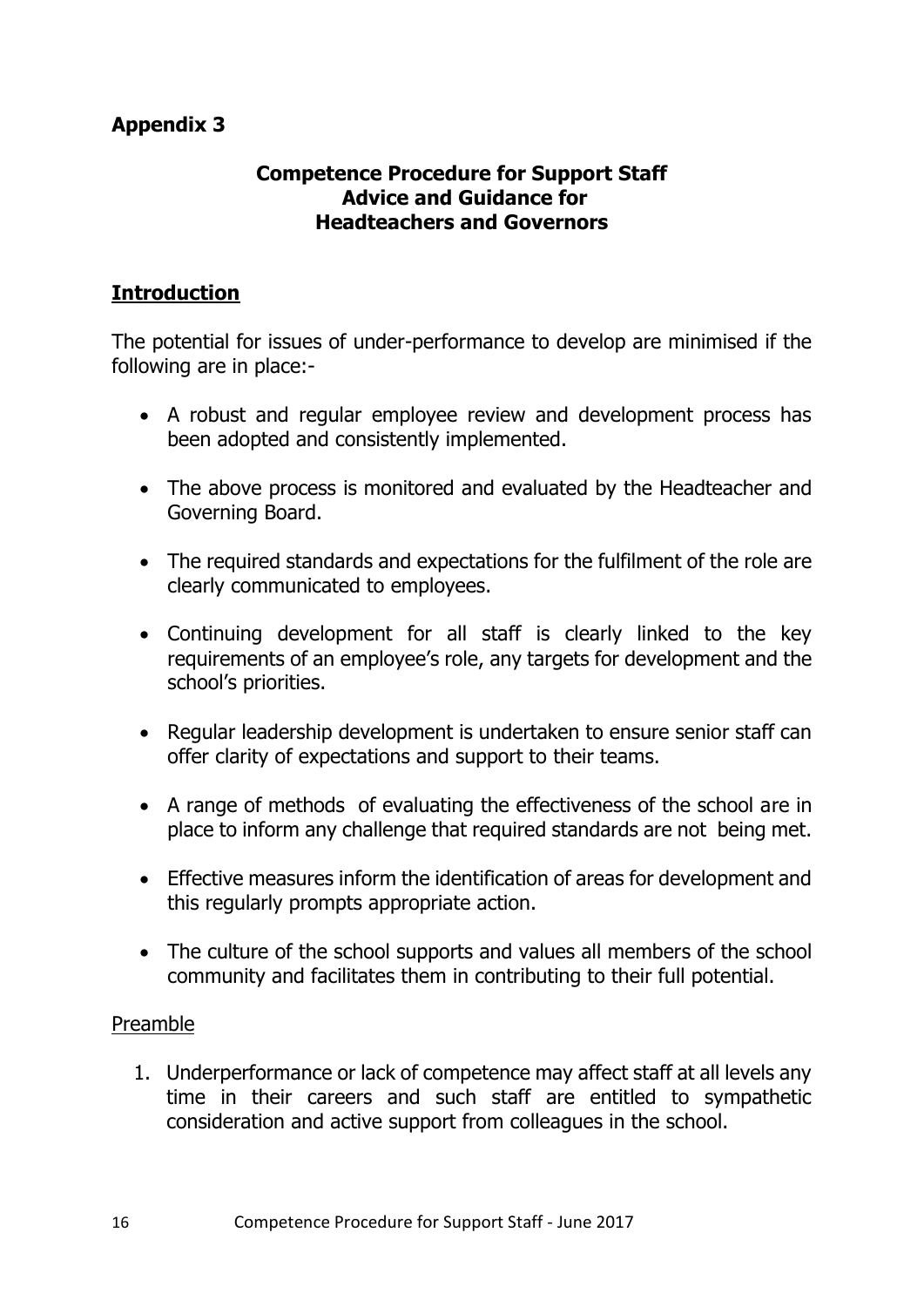- 2. The nature of concern about work performance, its level of seriousness and cause(s), must be communicated at the outset to the employee, clarified by structured information gathering and systematic recording.
- 3. The employee's line manager must inform the Headteacher when they develop concerns about the performance of a staff member, such that they are contemplating a review meeting to raise the issues. Likewise, a Headteacher or senior leader who identifies significant concerns about an employee's performance should ensure the line manager is informed and that appropriate measures are taken.
- 4. If the competence procedure is being applied the Headteacher will need to ensure that the line manager has the necessary training, knowledge, skills and experience to determine an appropriate structured support and monitoring programme and its implementation. The Headteacher should ensure that the line manager follows the correct process by reviewing the procedure to be followed with him/her before they commence. They may consider identifying someone outside the process to mentor the line manager. He/she should be advised to assess whether:
	- the review and development process has been operated fairly and appropriately so far,
	- whether the employee has received appropriate, timely feedback and clarity on the expected standards of performance and
	- relevant CPD, through the employee review process and provision linked to school/role priorities.

In providing this preparation to the line manager the Headteacher must ensure that they do not become involved in the details of the case.

5. The Headteacher should ensure that the staff member is involved in determining an appropriate support programme. It should be stressed that the aim of the support programme is to help the employee to improve and develop in the performance of his/her duties in their interests and those of the school as a whole. Ideally the action plan should be agreed with the employee.

#### Identifying the Problems

• Where there is any concern about an employee's work performance it is necessary, at the outset, to identify any specific problems being encountered by the employee.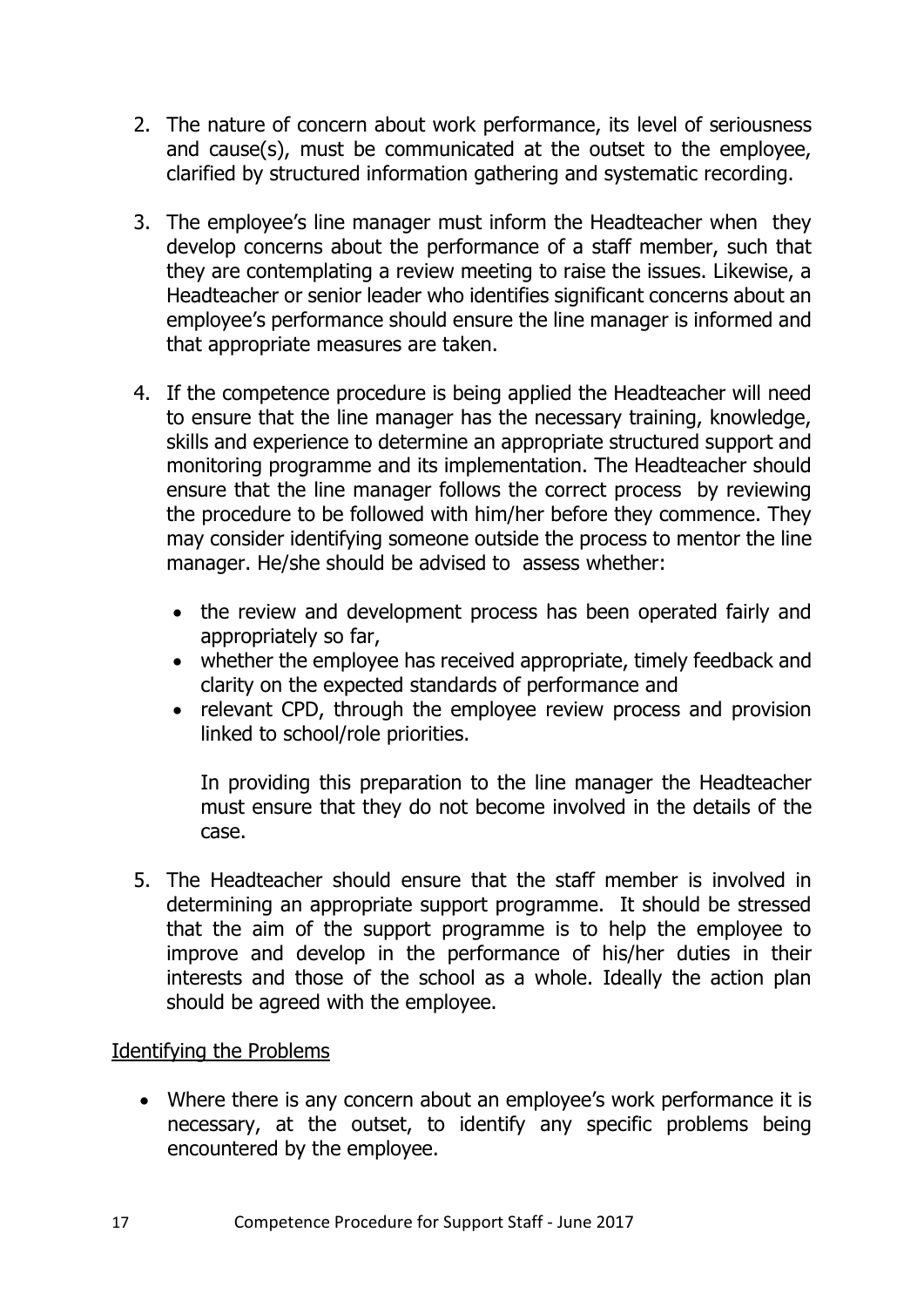- Consider whether there may be health concerns, including mental health issues. Consideration should also be given to whether there are any other school policies or procedures which are relevant to the circumstances and that they are applied appropriately.(eg Stress Management, Management of Sickness Absence)
- The ongoing review and development process will be the key source of information that raises any concern and prompts a decision to investigate further. In assessing how serious are the identified performance concerns, impact on pupils' and their learning will be a key consideration.
- It is important that the employee knows at the outset what is expected of them, if this has not been implemented then the procedure may be compromised. At induction and during the review and development meetings the line manager should check that the staff member is clear on:
	- the responsibilities of their job (is the Job description up to date?)
	- the required standards in the execution of the role (in as concrete terms as possible, the person specification will clarify the requirements in terms of knowledge, skills and experience),
	- the person to whom he/she is responsible (line manager)

#### **Employees with Health Problems**

Employees with health problems or those experiencing stress may require particular support.

The performance of members of staff experiencing personal difficulties, including health issues, may decline. Headteachers and Governors will want to support such staff through difficult periods and minimise any impact on the education of pupils or on other staff. The Headteacher will need to use their professional judgement to determine, on balance, where the application of the competence procedure is appropriate and necessary, in such circumstances.

Where an employee has a disability Headteachers should be aware of any adjustments required to support employees in the workplace. Further advice may be sought from Occupational Health when considering issues of underperformance where the employee has a disability. They are also advised to seek advice from HR to ensure the needs of staff who are covered by Equality Act 2010 are addressed in line with the School's Equality & Diversity Statement.

Where a member of staff has been diagnosed with workplace stress, a risk assessment should be conducted. (A form and guidance are available to schools purchasing the LA Health & Safety service) A school's policy for the management of stress/promoting wellbeing will provide further guidance. A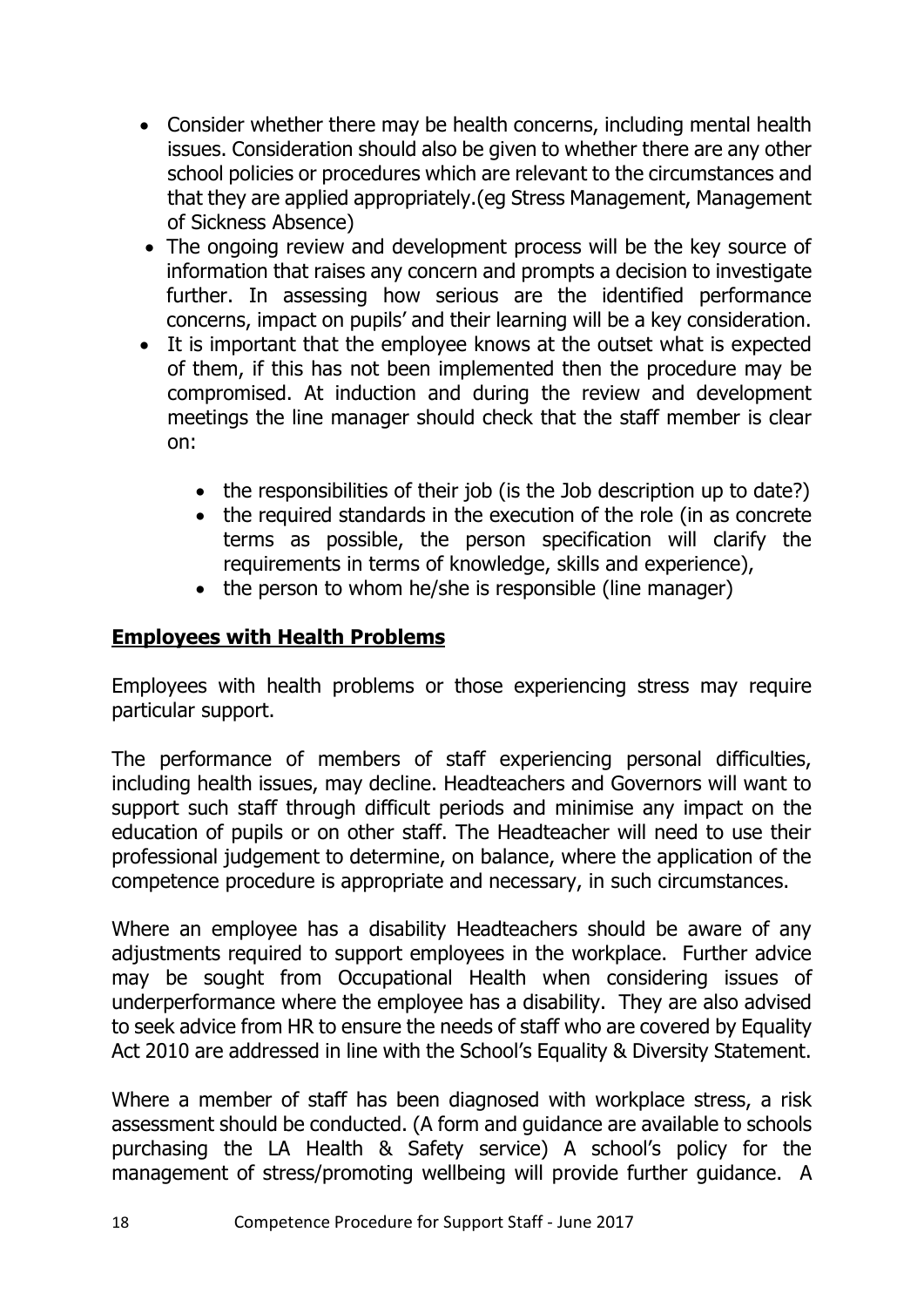proactive approach to identifying and responding to any sources of stress, in collaboration with the staff member, their trade union representative (where relevant), and HR adviser is recommended. Additional advice can be sought from Occupational Health on the range of support that is available for employees with work related stress health issues, as well as other mental health issues.

It is recognised that a proposal to initiate the Competence Procedure may, in itself, be a cause of stress, therefore school leaders should plan to mitigate this effect through the quality of professional relationships, communication, positive approach and consideration for the colleague's dignity that is displayed. The Local Authority model Management of Stress Policy provides relevant guidance and is available to schools purchasing the Children's Services HR traded service

The inclusion of mentoring that provides personal support, as well as work guidance, in the programme drawn up to facilitate improvement of the employee's performance, is recommended.

More detailed advice on managing the occurrence of ill health absence when the application of the Competence Procedure is also being considered, or already implemented, is available in the companion document, 'Ill Health Absence and the Application of the Competence Procedure for Support Staff'.

#### **Competence Procedure for Support Staff - Making it work**

#### Identifying the Problems

The following may help in determining what exactly is contributing to the performance issues and thus the considerations that should inform any action to address. Support and advice from sources external to the school may also be valuable.

- What is the wider context  $-$  the school's situation, turbulence, vulnerability to Ofsted judgement?
- New leadership in the school or new line manager? How robust/shared are the judgements.
- Individual staff member new to school or to role? Previous assessments of effectiveness in role Is this the first time any issues have been raised in any way? Has something changed suddenly or over time? Has all feedback from various sources been accurate, fair and honest (in terms of what is included or significant omissions)?
- Personal circumstances (where shared by the employee), health issues, commitment demonstrated to their role and the school, accuracy of selfevaluation?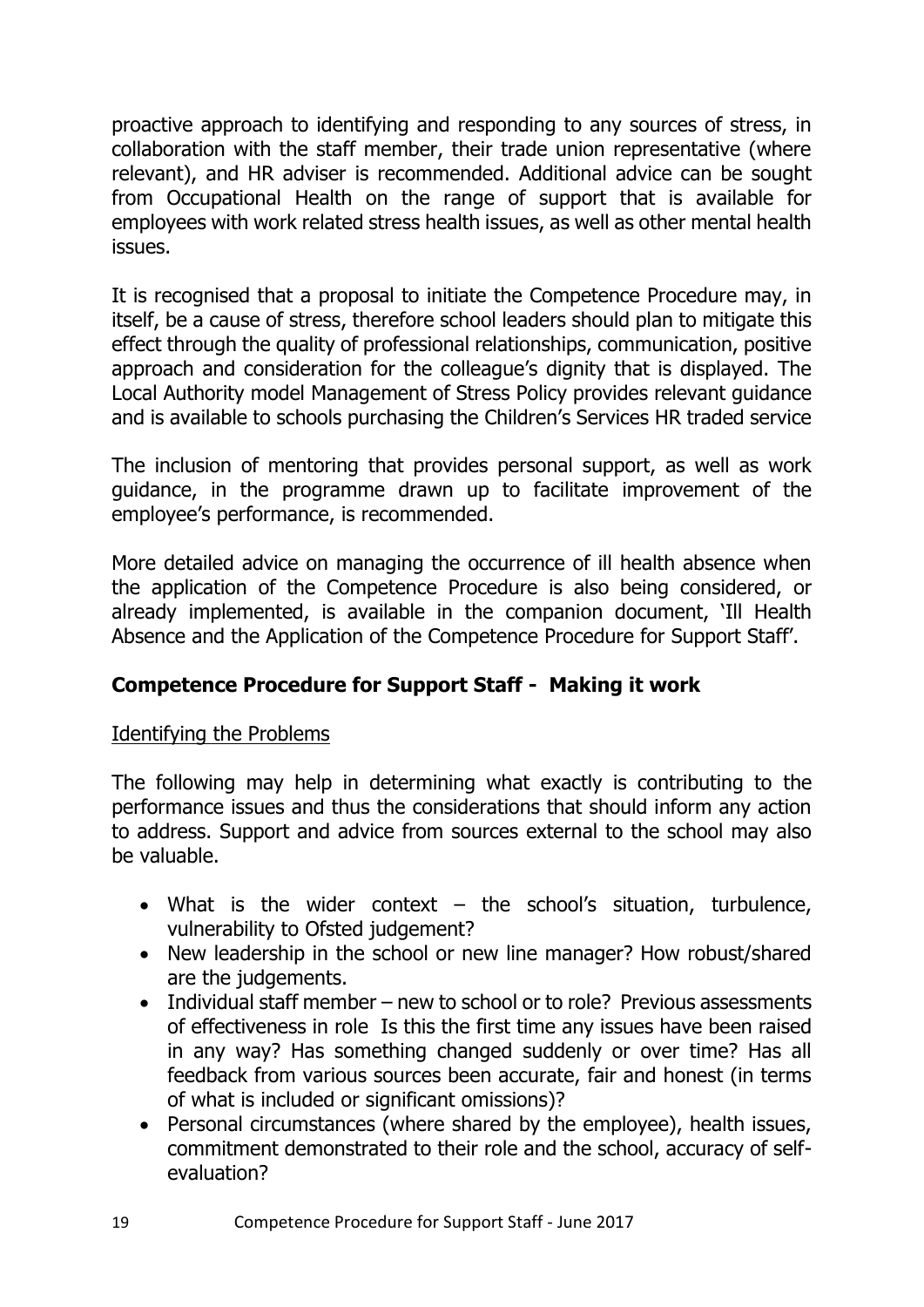• What are relationships like between colleagues and what support is available within the school? Are all relevant staff clearly subject to the same expectations?

#### Action

- $\checkmark$  Headteacher ensures line manager is suitable for the circumstances and has mentor support.
- $\checkmark$  The required standards for carrying out the role are a regular reference point in the school and staff know what effective work practice looks like in their role.
- $\checkmark$  There is clarity of evidence to illustrate what needs to improve.
- $\checkmark$  An action plan format would facilitate the detailing of the necessary components of the support and monitoring process, with a range of evidence and concrete success criteria to ensure clarity of expectations for all parties.
- $\checkmark$  Any original review and development targets may be revised or elaborated and broken down into actions.
- $\checkmark$  A systematic, incremental approach is recommended, where necessary.
- $\checkmark$  Listen to what the employee thinks about the type of support/training they find most helpful in determining what, of the available choices, should be incorporated into the plan. Familiarity in the school with selfevaluation, peer working, coaching and or mentoring will be helpful, depending on the role.
- $\checkmark$  Strongly advise the staff member to consult with their trade union for support and advice/guidance on making best use of the programme of structured support and monitoring. In exceptional cases the union may have a concern about the way the process is being applied and, in these circumstances should request a meeting with the Headteacher. The head should then seek advice from their HR Advisory Service in assessing whether any revisions should be made.
- $\checkmark$  Build in regular, constructive feedback throughout the programme so that success is recognised and built upon, the effectiveness of the support is monitored and amendments can be considered as soon as is necessary.